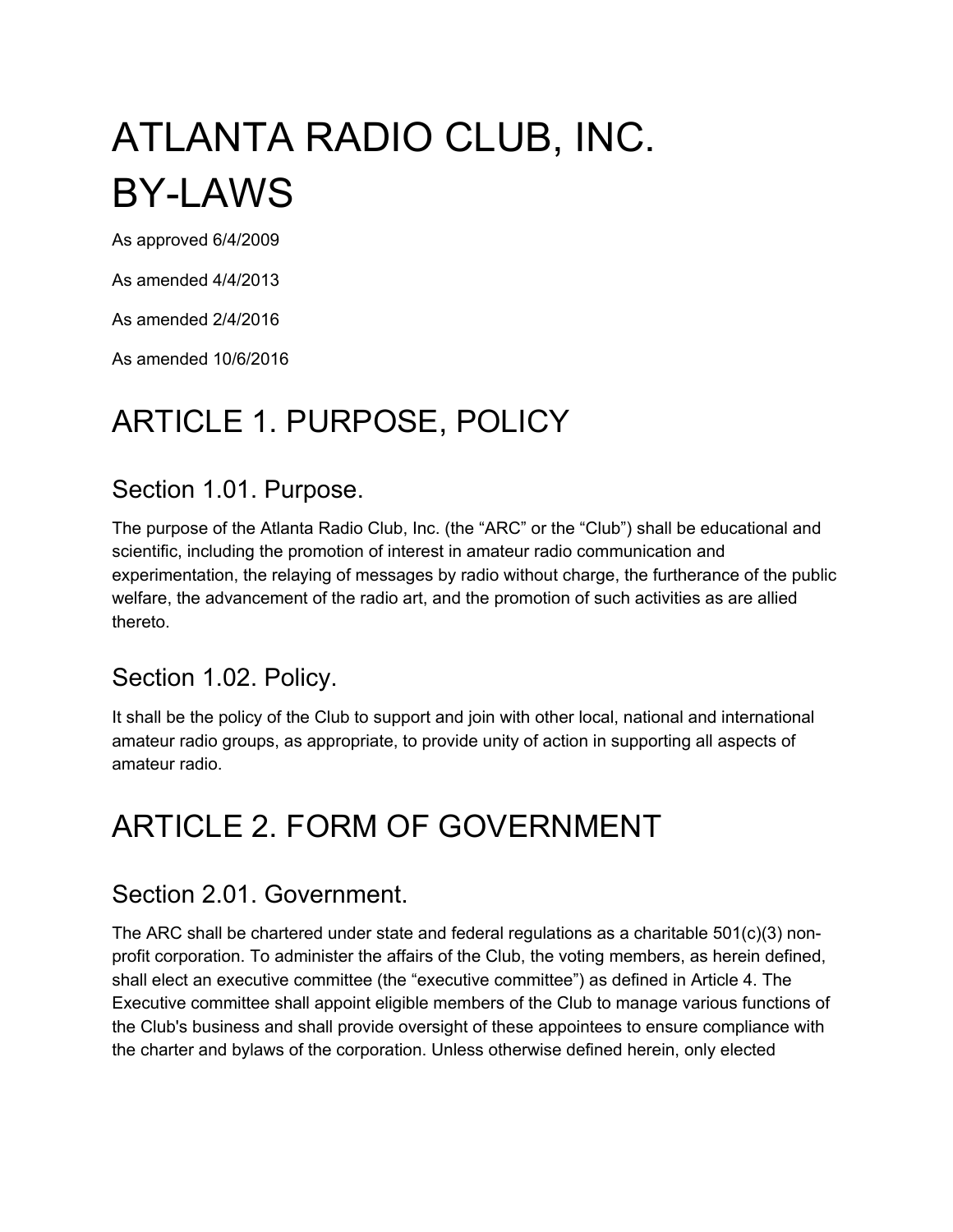Executive committee members of the Club shall bear fiduciary liability for any breach of performance.

## ARTICLE 3. MEMBERSHIP Section 3.01. Eligibility.

Any person interested in amateur radio shall be eligible for membership in the Club. Privileges shall be accorded to each member as defined by their membership category. Atlanta Radio Club membership is not transferable to another individual.

## Section 3.02. Membership Categories.

There shall be two primary membership categories, voting member and non-voting member. A voting member must hold a valid radio amateur license and have paid membership dues or received special consideration. A non-voting member may participate in all ARC activities.

Schedule A shall be published as a companion to the bylaws outlining the sub categories of membership and their individual rights. This schedule may be modified by recommendation of the executive committee and vote of approval by the membership at a regular meeting as defined in Section 7.01.

### Section 3.03. Membership Applications.

Application for membership may be submitted on the forms provided for that purpose, along with payment. The new applicant shall become an active member at the conclusion of the regular meeting at which they are announced.

## Section 3.04. Welcome Packet.

Every new member shall receive, within two weeks of announcement, a packet of information from the Club.

### Section 3.05. Membership Renewal.

Any member who has not renewed within 30 days of the expiration date of their membership shall be dropped from the membership roll. Such member may restart a new membership at any time.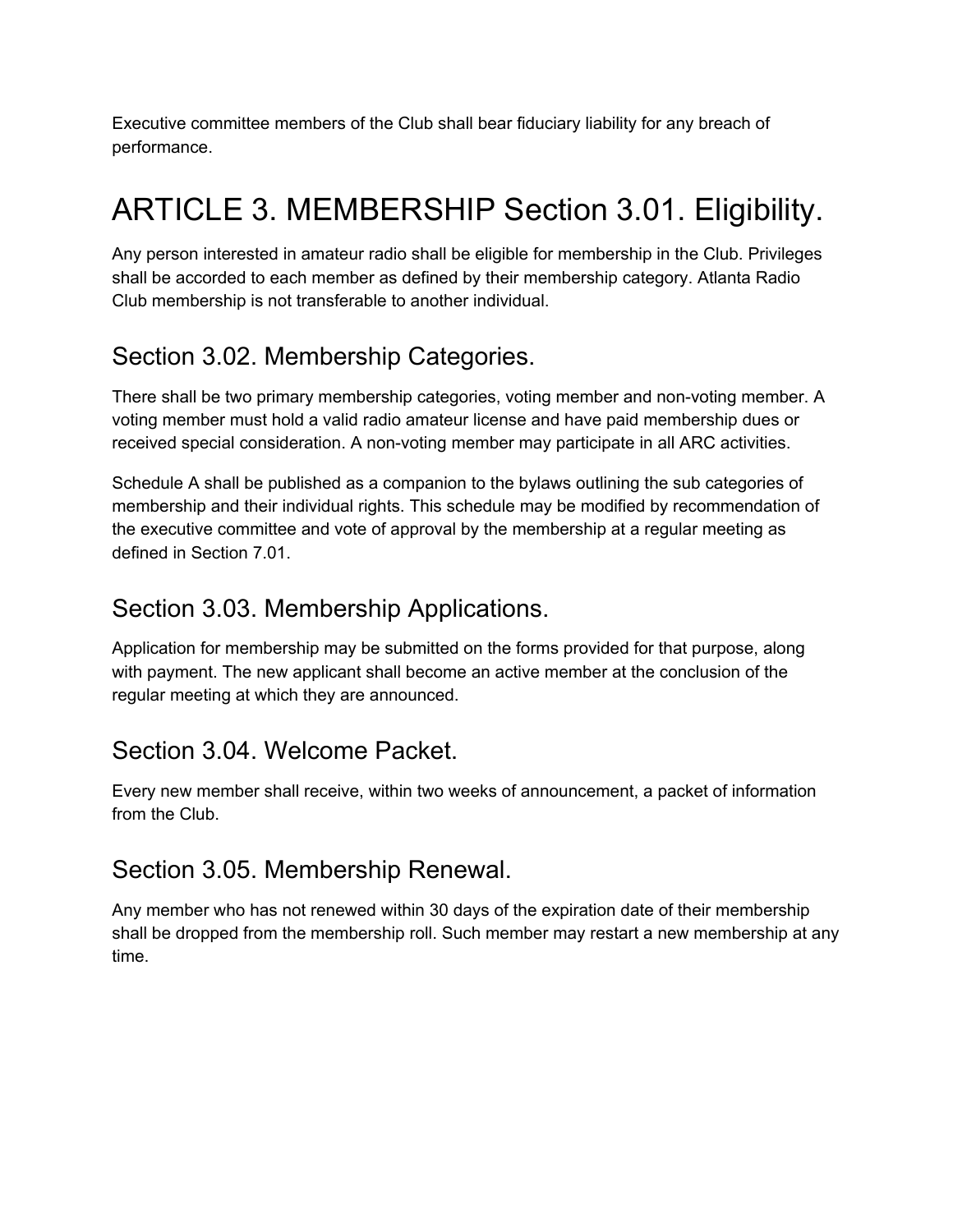## Section 3.06. Removal of members.

A member may be suspended by a two-thirds vote of the executive committee until the next meeting. A member may be removed, from membership, except as in section 3.07, without cause by a majority vote of the membership.

### Section 3.07. Non-Discrimination.

Membership shall not be denied due to race, ethnicity, gender, religion, national origin or sexual orientation.

## ARTICLE 4. OFFICERS

### Section 4.01. Club Officers.

The executive committee of the Club shall consist of those members elected by the club to the following offices: (a) president, (b) vice-president, (c) secretary, (d) treasurer, and (e) at-large Members to equal five total directors.

The offices of secretary and treasurer may be combined. In such event, the Club shall elect a second at-large member to serve on the executive committee.

## Section 4.02. Qualifications of Officers.

All officers of the Club shall be voting members in good standing prior to their election, and for their entire term of office. All officers shall be licensed radio amateurs at the time of their election and shall remain so for their entire term of office.

## Section 4.03. Election of Officers.

The regular election of officers shall be conducted as follows:

(a) At the June meeting each year, the standing president shall appoint an Election Committee chairman. The chairman will appoint two additional voting members to form the "Election Committee." Current members of the executive committee shall be ineligible to serve on the election committee. All Election Committee members shall be voting members. All those wishing to seek the office of president shall declare their candidacy to the election committee.

(b) The Election Committee shall be responsible for carrying out the elections of officers, including certification of eligibility. The Election Committee may solicit candidates for president. Members of the Election Committee shall be ineligible for office.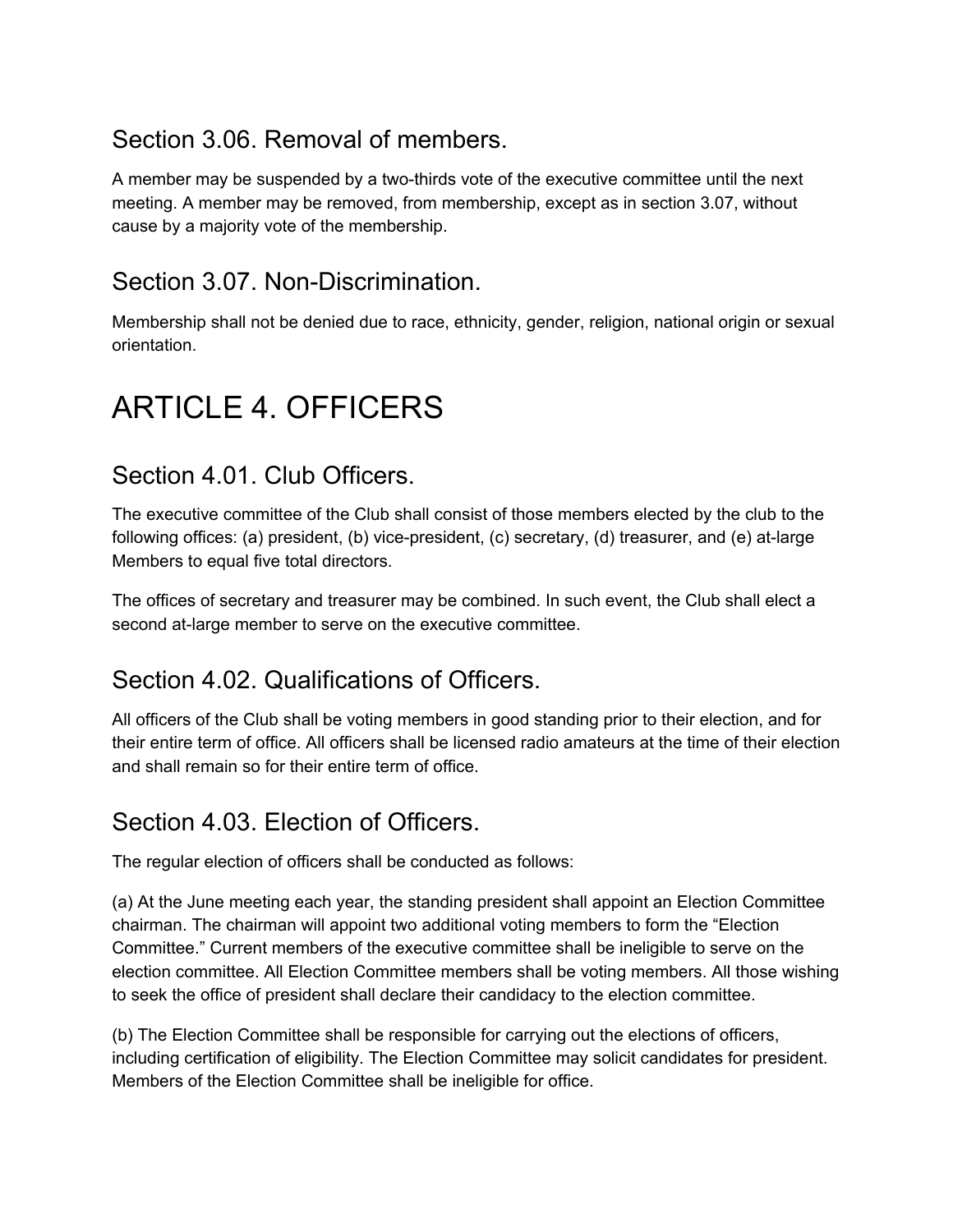(c) At the July meeting the candidate(s) for president shall present their slate of executive committee candidates. Within 5 days after the July meeting, the Election Committee shall publish the executive committee slates to be voted on at the August meeting.

(d) Voter eligibility shall be determined from a current membership list, which shall be provided to the Election Committee by the Board as of the conclusion of the July meeting. The Election Committee shall determine how the election shall be conducted. Only members who are present shall be eligible to vote. Votes shall be tabulated at the August meeting.

(e) Nominees for president with slate, shall be taken from the floor at the August meeting if properly presented. In such event, the nominee and slate must be present to accept the nomination, or the presenter must provide written evidence that the nominee and slate will accept the nomination and fulfill the office to the best of his or her ability if elected.

(f) Any slate receiving a majority of the votes shall be declared elected.

(g) A runoff election between two slates receiving the highest number of votes shall be held in

the event that no slate receives a majority of the votes cast on the first ballot.

(h) Upon conclusion of the elections, the Election Committee shall make a declaration report to the Club confirming the new officers. The new offices take effect at the conclusion of the August meeting.

(i) The Election Committee chairman shall publish their report within 5 days after the conclusion of the August meeting.

## Section 4.04. Special Elections.

With the exception of the office of president, special elections may be held at any meeting to fill vacancies that occur between regular elections. Notice of any special election shall be published a minimum of 5 days immediately preceding the meeting.

## Section 4.05. Office Vacancy.

Should the office of president become vacant for any reason, the vice-president shall immediately and automatically assume the office of president, and the office of vice-president shall be declared vacant, and refilled under the terms of Section 4.04.

### Section 4.06. Term of Office.

The term of office for all executive committee members shall take effect at the conclusion of the meeting at which they are elected and continue until adjournment of the following August meeting or until the end of the meeting at which their successor has been elected and qualified.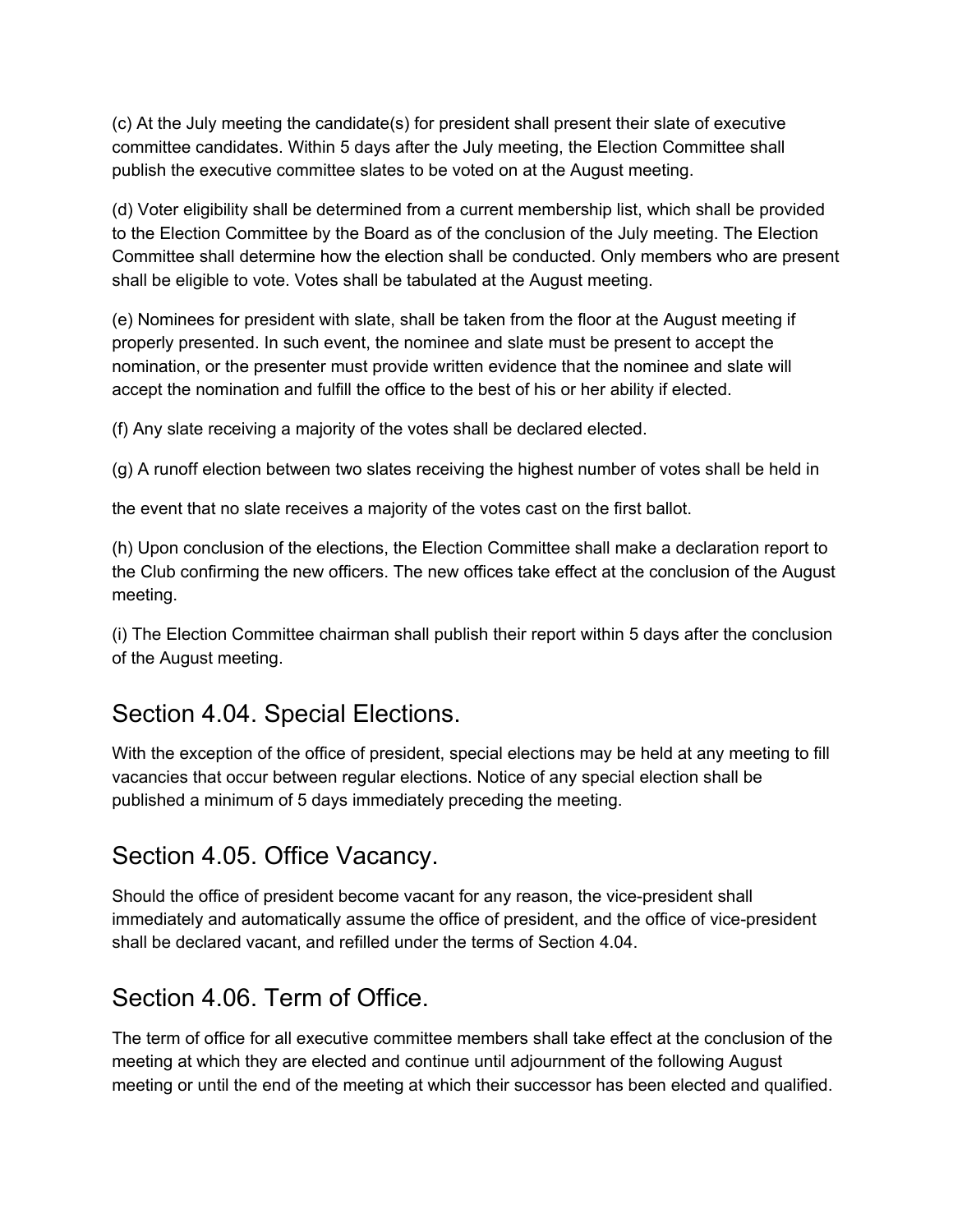The term of office shall not preclude any officer from running for re-election. However, no officer may serve for more than three complete terms, consecutively, in the same office.

### Section 4.07. Filling of Vacancy.

An executive committee office may be declared vacant for any reason by a majority vote of members present at a meeting. Any member of the executive committee shall be removed by a three-fourths vote by the remaining members of the executive committee. Elected offices that become vacant will be filled under the terms of Section 4.04.

## Section 4.08. Expiration of Membership by Officer.

If any officer's voting membership expires during his term of office, that office shall be deemed vacant.

## Section 4.09. Office Qualifications.

The executive committee members of the Club shall be at least 21 years of age, with the exception of the at-large members, who must be at least 18.

## ARTICLE 5. DUTIES OF OFFICERS

## Section 5.01. Duties of the President.

The president shall preside at all meetings of the Club, conduct the same in accordance with the charter and these bylaws, and shall decide all questions of order pertaining to such meetings. The president shall sign all official and legal documents related to the business of the Club but may delegate such authority to any executive committee member.

Additionally, the president shall appoint all committee chairpersons, and shall serve as an exofficio member of all committees with the same rights and privileges as any member of the committee. The president shall have the authority to create special committees as deemed appropriate to conduct the business of the Club. The president shall be informed of all meetings conducted by any authorized committee, including those organized by the executive committee. Such committee appointments and special committees shall automatically expire at the end of the term of the appointing president or as he or she may direct while in office.

At the expiration of his or her term, the president shall transfer all records and property belonging to the Club to the incoming president within fourteen (14) days.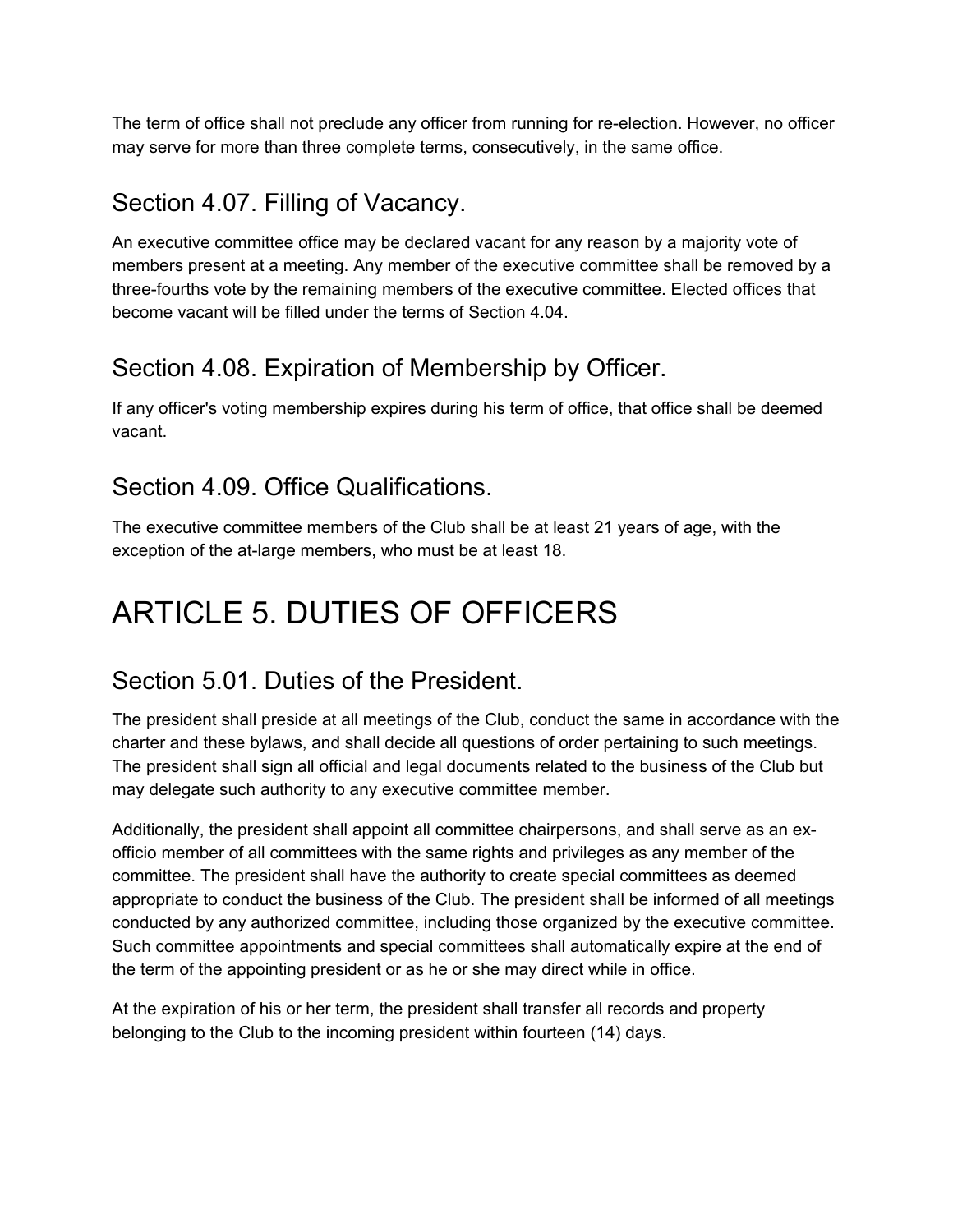## Section 5.02. Duties of the Vice-President.

The vice-president shall assume the duties of the president in his or her absence. Additionally, the vice-president shall serve as an ex-officio member of any and all committees under the auspices of the Club, with all rights and privileges accorded to members of the committee. In addition to the president, the vice-president shall be informed of all meetings conducted by any authorized committee, including those organized by the executive committee. The vicepresident shall be responsible for an accurate inventory of all club assets, including serial numbers and locations.

At the expiration of the vice-president's term, all records and property belonging to the Club shall be transferred to the incoming vice-president within fourteen (14) days.

## Section 5.03. Duties of the Treasurer.

The treasurer shall receive and receipt for all monies paid to the Club. He or she shall keep an accurate account of all monies received and expended, and shall pay no bills without proper authorization by the executive committee or the Club. The treasurer shall be authorized to expend up to \$500 per exceptional item and up to \$1,500 if agreement with the executive committee is achieved. Approval of a budget by the Club shall be evidence of authorization for expenditures. The treasurer shall give a verbal report at each regular meeting of the income and expenses of the Club for the past month, and shall give a written report of the financial status of the Club at the regular meetings in September, January, April, and July.

At the expiration of the treasurer's term, all financial records and any property belonging to the Club shall be transferred to the incoming Treasurer within fourteen (14) days.

## Section 5.04. Duties of the Secretary.

The secretary shall keep a record of the proceedings of all Club meetings, record all proceedings of the executive committee meetings, maintain the corporate records and seal, read communications at the meetings, carry on correspondence as directed or required by other executive committee members, and maintain accurate membership records. The secretary shall assist the president in ensuring that all club mail is picked up and appropriately distributed at least every week.

At the expiration of the secretary's term, the Secretary shall transfer all Club records and property to the incoming secretary within fourteen (14) days.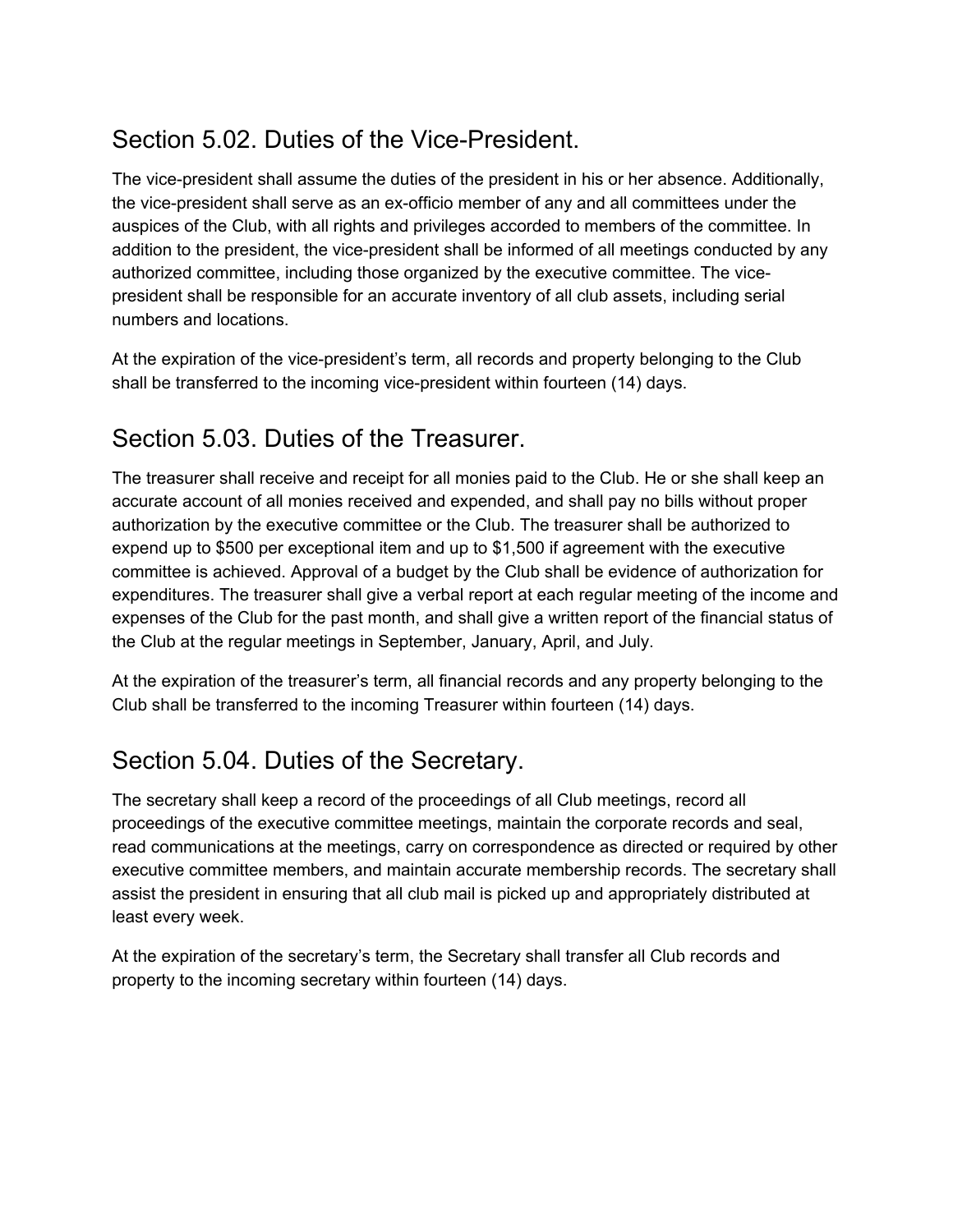## ARTICLE 6. DUTIES OF THE ARC MANAGERS

## Section 6.01. ARC Managers.

Each manager confirmed by the executive committee, upon receipt of the letter of appointment, shall prepare and submit an annual budget to the president within two weeks of appointment and by the end of the September meeting thereafter. The president shall include these budgets in a consolidated operations budget, which shall be presented to the Club for approval. Each manager serves at the pleasure of the executive committee. The managers shall coordinate closely with the executive committee and operate within the budget approved by the club. The managers shall communicate the inventory of club assets to the vice-president. The managers shall be responsible for operating within their approved budgets, consistent with these bylaws.

## Section 6.02. Duties of the Activities Manager.

The Activities manager shall be responsible for developing and coordinating events for the Club. Such events shall include, but not be limited to, family outings, other Hamfest schedules and trips, visits to other clubs, contests, field day, transmitter hunts, and such events that provide involvement for the various interests of the Club.

## Section 6.03. Duties of the Hamfest Manager.

The Hamfest manager shall be responsible for the overall management of the annual Hamfest. In addition to the budget, the Hamfest manager may spend any money raised for the event for use in the promotion and operation of the event. The Hamfest manager shall return any profits from the Hamfest to the treasury within 30 days after the conclusion of the Hamfest.

## Section 6.04. Duties of the Publications Manager.

The Publications manager shall be responsible for editing, publishing, and distributing a Club bulletin on a monthly basis and other public materials as requested by the club. The publications manager may solicit advertising and enlist the support of Club members.

## Section 6.05. Duties of the Repeater Manager.

The Repeater manager shall be responsible for all activities relating to any repeater systems(s) that the Club shall own and/or operate. He or she may obtain whatever resources may be required to properly maintain and operate the repeater(s). He or she shall hold a valid amateur radio license consistent with the highest operating privileges required to operate the repeater(s).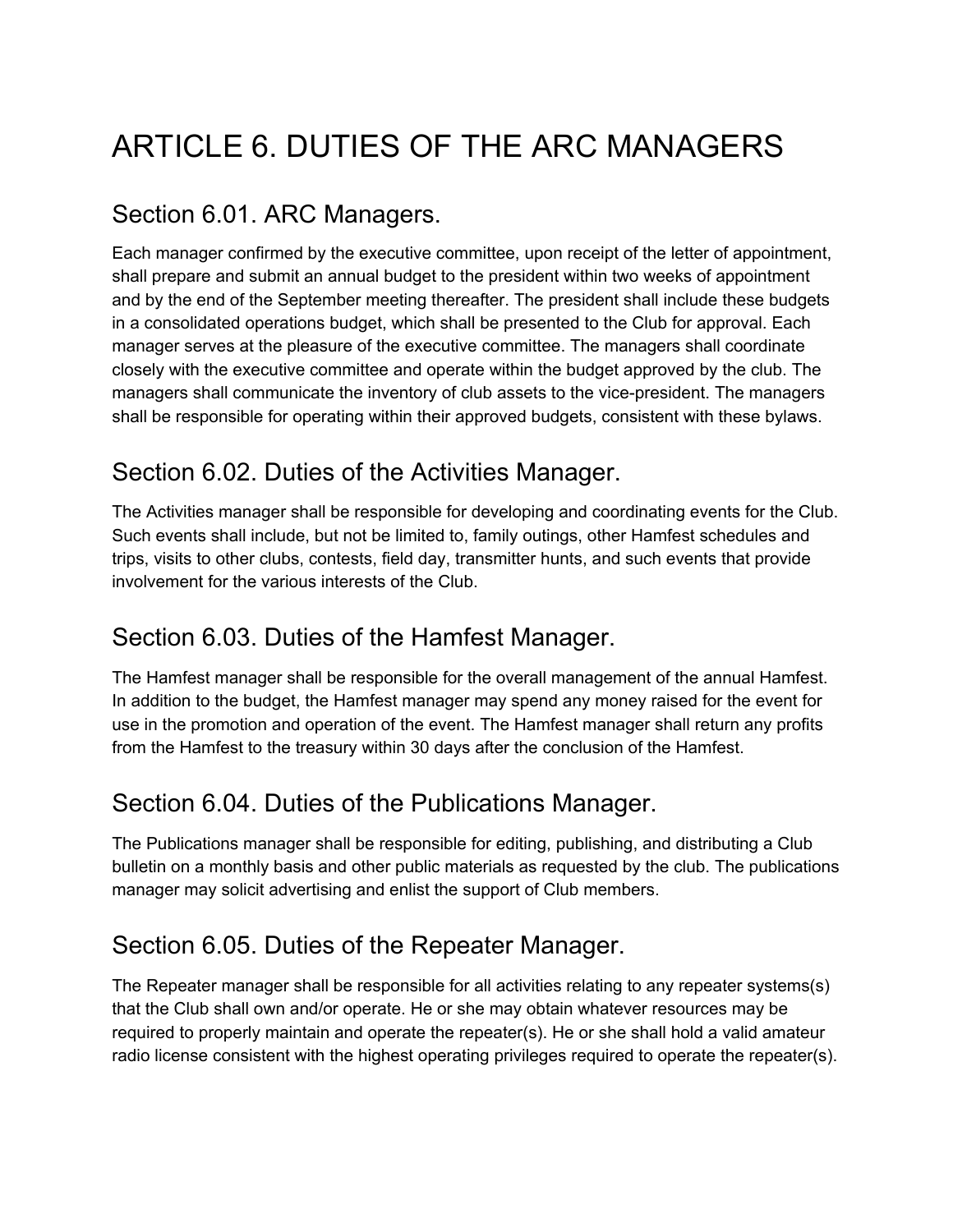## Section 6.06. Duties of the Training Manager.

The Training manager shall be responsible for creating and maintaining training classes for the Club. He or she shall recruit instructors, determine the training needs of the Club, and maintain close coordination with the activities manager or program committee, as decided for the executive committee, for inclusion of specific training sessions during regular meetings.

### Section 6.07. Duties of the Electronic Media Manager.

The Electronic Media manager shall be responsible for creating and maintaining the Internet presence of the club. He or she shall maintain the website, public groups, forums or other technology as appropriate.

## ARTICLE 7. MEETINGS

### Section 7.01. Meetings.

Regular meetings of the ARC shall be held once each month at such place and at such time as the President shall order. For the purpose of conducting any legal business of the Club at a regular meeting, a quorum shall consist of ten percent of the voting members. A regular meeting may be cancelled by the unanimous vote of the executive committee, but cannot be cancelled if any regular meeting in the past three months has been cancelled. Meetings cancelled on short notice due to acts of god, such as weather, are exempt from the 3 month cancellation rule.

## Section 7.02. Special Meetings.

Special meetings may be called by the president upon the written request of any five (5) members of the Club, and for this purpose, the president himself may sign such a request. Notices shall be published to members informing them of the special meeting and of the business to be transacted. Such notices shall be published at least five (5) days prior to the meeting. Only such business as is designated in the notice shall be transacted at the special meeting except where the special meeting is called to take the place of a regular meeting as provided in Section 7.01 of these bylaws, in which case any business may be transacted. For the purpose of conducting any legal business of the Club, a quorum shall consist of ten percent of the voting members.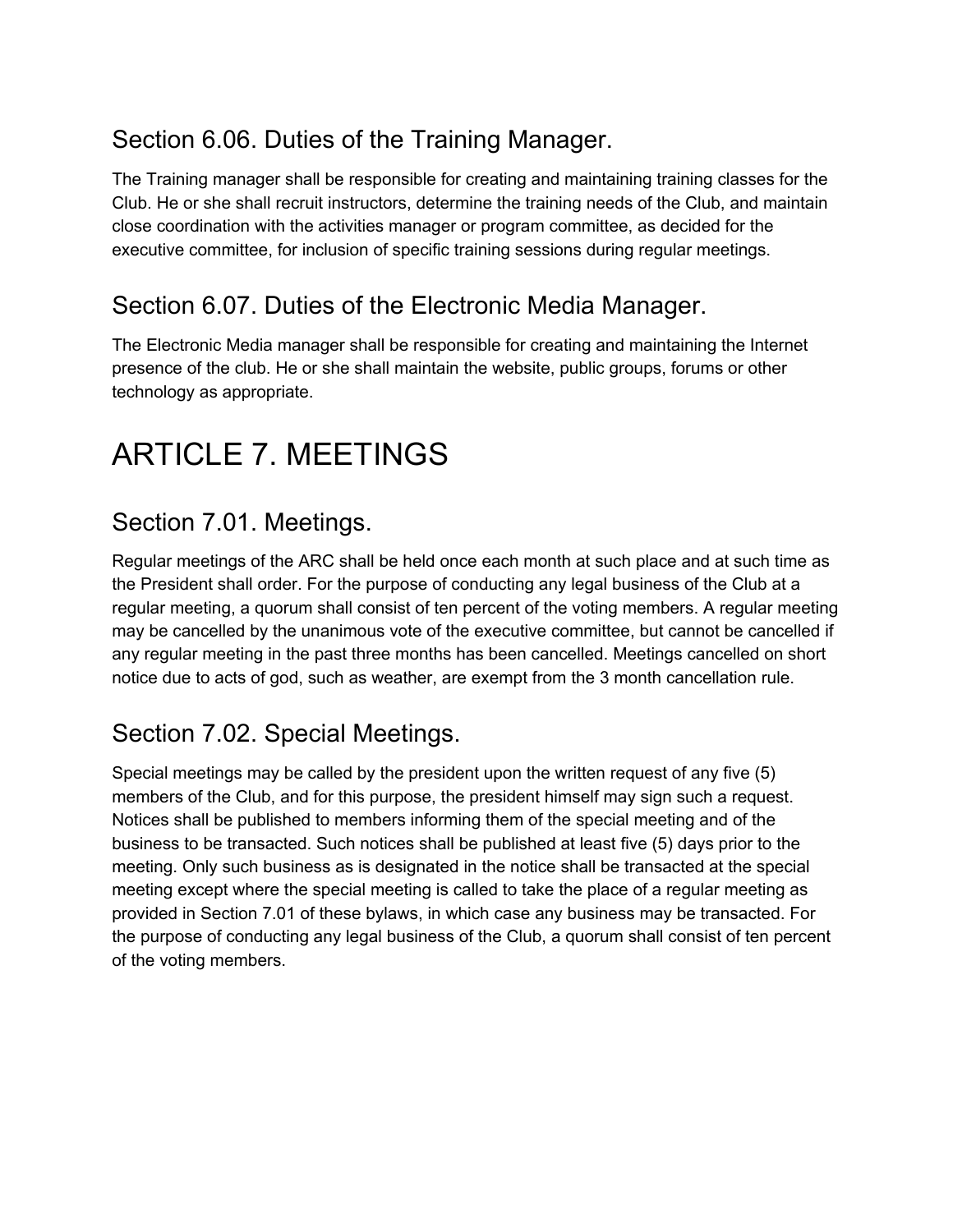## Section 7.03. Executive Committee Meetings.

Any member of the Executive Committee, may call an executive committee meeting, provided they agree to be in attendance, giving at least ten (10) days notice. The executive committee shall meet at least once per month.

Meetings of the executive committee shall be at such time and location as the president shall designate.

## ARTICLE 8. FINANCES

## Section 8.01. Annual Dues.

Annual dues for all membership levels shall be proposed by the Executive Officers and approved by the members. Annual dues are assessed in 12 month increments, on the anniversary of the membership in the club. Members before October 6th, 2016 shall have their renewal date fixed to their last payment date.

Schedule B shall be published as a companion to the bylaws outlining the sub categories of membership and their individual dues. This schedule may be modified by recommendation of the board at a regular meeting as defined in Section 7.01.

### Section 8.02. Financial Statement.

The treasurer shall render and publish a statement annually to membership at least thirty (30) days before dues become payable.

## Section 8.03. Operating Budget.

Annually, during the month of September, the executive committee shall assimilate, consolidate, and prepare the Club's operating budget, which shall be presented to the Club at the first regular meeting in October. When approved by the voting members, the budget shall be published. The treasurer shall be authorized to expend funds consistent with the approved budget and these bylaws.

### Section 8.04. Audit Committee.

Upon assuming office, the president shall appoint a three-member committee for the purpose of examining the financial records of the Club. The committee shall consist of one member from the executive committee, and two (2) Club members, but not the previous president nor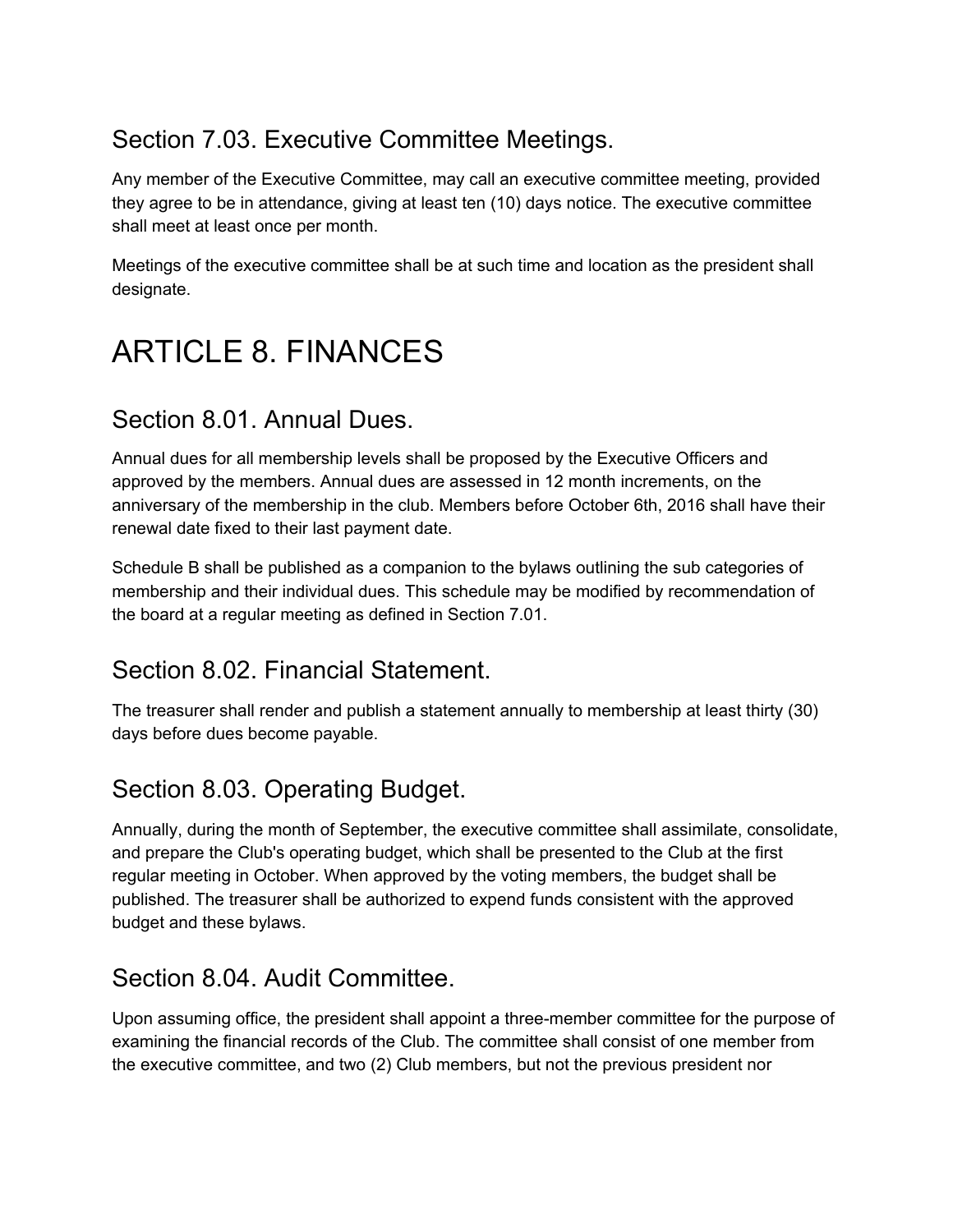treasurer. The findings of the committee shall be reported to the Executive committee no later than October 15th.

The Executive committee shall review the committee's findings and make such recommendation(s) as appropriate at the November meeting. Such recommendation(s) could

include a certified audit by a CPA, subject to approval by the members.

## Section 8.05. Budgetary Process.

All funds of the ARC shall be invested in federally insured accounts. The elected executive committee shall be responsible for the administration and fiduciary liability related to such funds and shall be the designated trustees.

Consistent with these bylaws, the treasurer shall expend only those funds approved through the budgetary process. Any funds sought for any reason outside of this process must be approved at a regular or special called meeting of the Club and duly recorded in the official minutes of the meeting.

## Section 8.06. Receipts and Donations.

Consistent with the Club's charter as a charitable non-profit corporation, the treasurer shall issue receipts for all donations of money and equipment and maintain an accurate record of all donations. Such donations shall be deductible for the donor under Section 170(c)(2) of the Internal Revenue Code. The executive committee shall comply with current regulations of the Internal Revenue Service to ensure that donors receive receipts acceptable to the IRS and the Club maintains its status under Section 501(c)(3) of the Internal Revenue Code.

## Section 8.07. Dissolution of the Club.

In the event of dissolution, the assets of the Club shall be distributed to other radio amateur clubs whose organization and philosophy are similar and meet the requirements of Section 501(c)(3) of the Internal Revenue Code.

## Section 8.08. Compliance with the Internal Revenue Code of the United States.

The club shall comply with all the requirements of Section  $501(c)(3)$  of the Internal Revenue Code.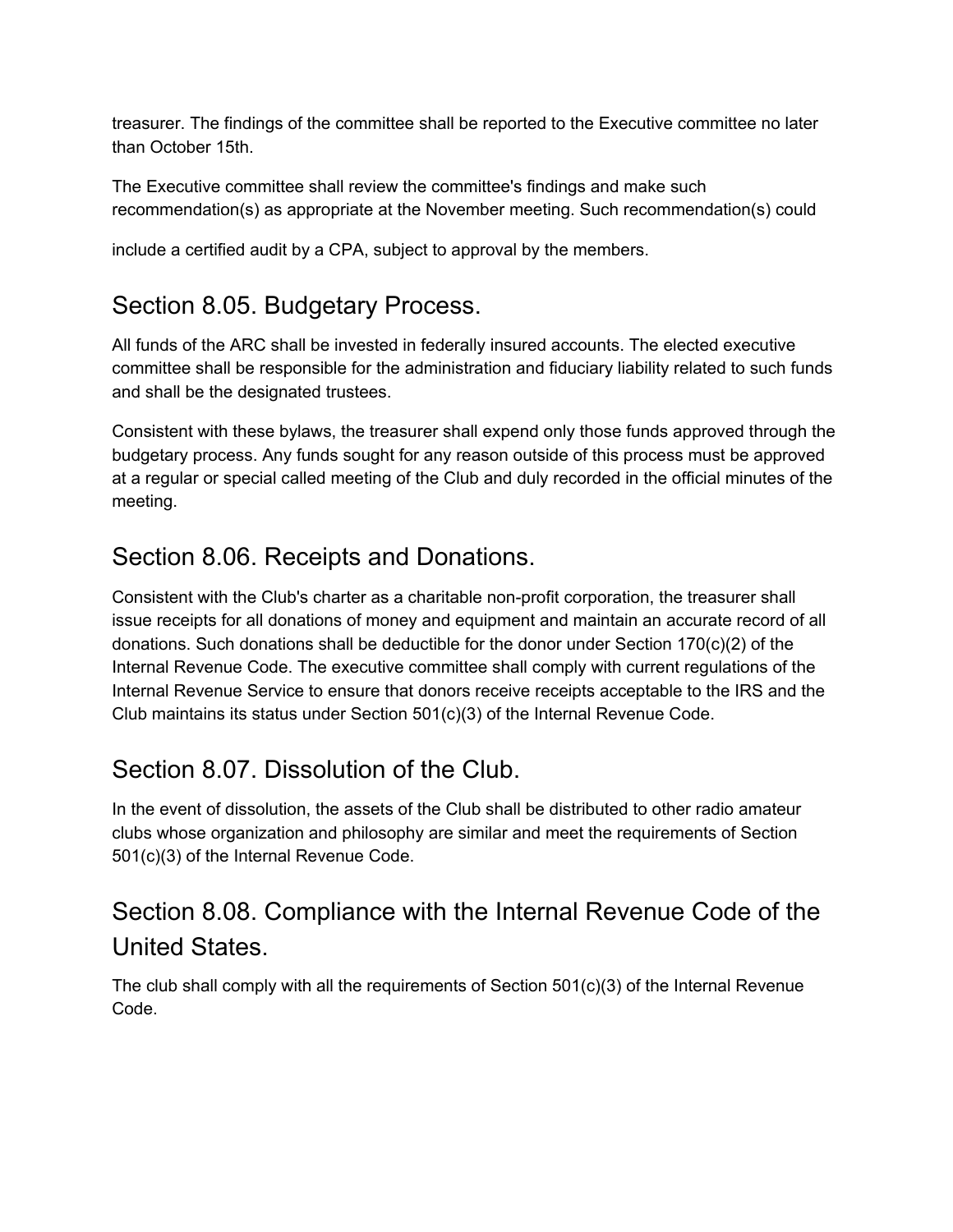### Section 8.09. Fiscal Year.

The fiscal year for all accounting for Club finances shall be from September 1st through August 31st of the following year.

## ARTICLE 9. AMENDMENTS, SUSPENSION OF BYLAWS, RULES

## Section 9.01. Amendments, Suspension of Bylaws and Rules.

These bylaws may be adopted or amended by a two-thirds vote of voting members present at any regular or special meeting if advance copies of the proposed bylaws or amendments have been published.

Proposals for amendments shall be submitted in writing to the secretary and shall be read word for word by the secretary just prior to voting. The requirement for reading proposed bylaws or amendments may be waived by a majority vote of the voting members present, provided a copy of the proposed bylaws or amendment(s) has been published to all voting members, no later than fifteen (15) days prior to the meeting.

## Section 9.02. Rules of Order.

Robert's Rules of Order shall govern all proceedings of the Club, except in case of conflict with these bylaws, in which case the bylaws shall govern.

## Section 9.03. Order of Business.

The order of business at each Club meeting shall be at the discretion of the president.

## Section 9.04. Adoption of Bylaws.

These bylaws, or revisions to same, become effective at the conclusion of the meeting where they are adopted.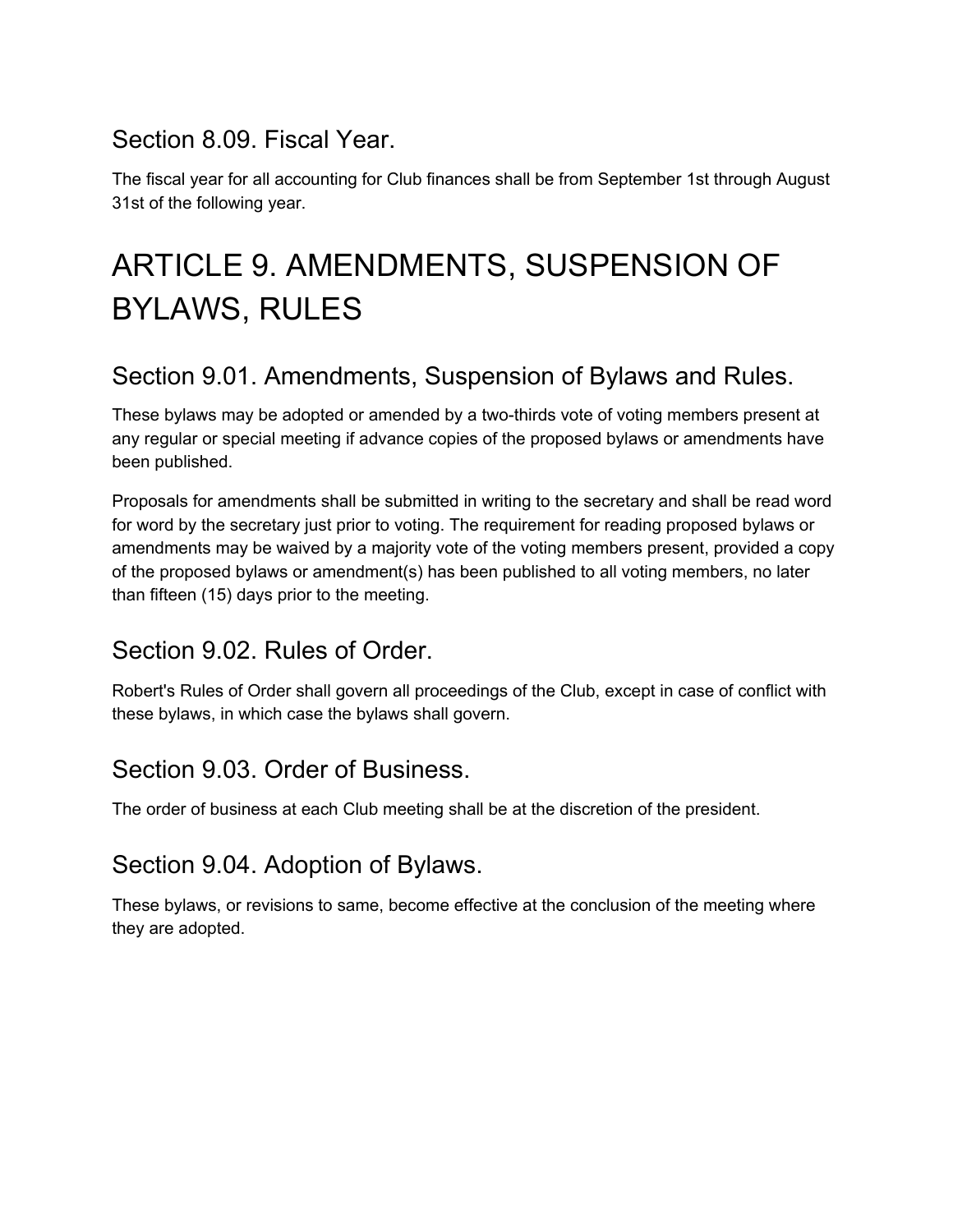## ARTICLE 10. APPOINTMENTS, COMMITTEES

## Section 10.01. Presidential Appointments and Committees.

In conformity with Section 5.01, the president shall have the power to appoint such committees as necessary for the welfare of the Club and shall have the power to dissolve such committees at any time.

Chairpersons shall be announced at the regular meeting following appointment and published.

## Section 10.02. Executive Committee Appointments and Committees.

The executive committee shall have the power to appoint special committees as necessary for the welfare of the Club and shall have the power to dissolve such committees at any time. Should the executive committee create a special committee, the president and vice-president, as ex- officio, shall have a voice but not vote in this instance unless such committee includes the president. The committee so appointed shall report directly to the executive committee and only the executive committee shall have the power to dissolve the committee. Chairpersons shall be announced at the regular meeting following appointment and published.

## ARTICLE 11. MISCELLANEOUS

## Section 11.01. Inventory of Assets.

The Club shall maintain an inventory of all assets. Such inventory shall be made available by the vice-president to the membership at the regular meetings in October, February, May, and August. The inventory shall include the make, model, serial number, location, and contact person for each item. Where such information does not exist on an item, an adequate description of the item shall be included to ensure identification and accountability.

## Section 11.02. Selling of Surplus Equipment.

The club may sell surplus equipment and proceeds from the sale shall be collected by the treasurer and deposited to the Club's account(s).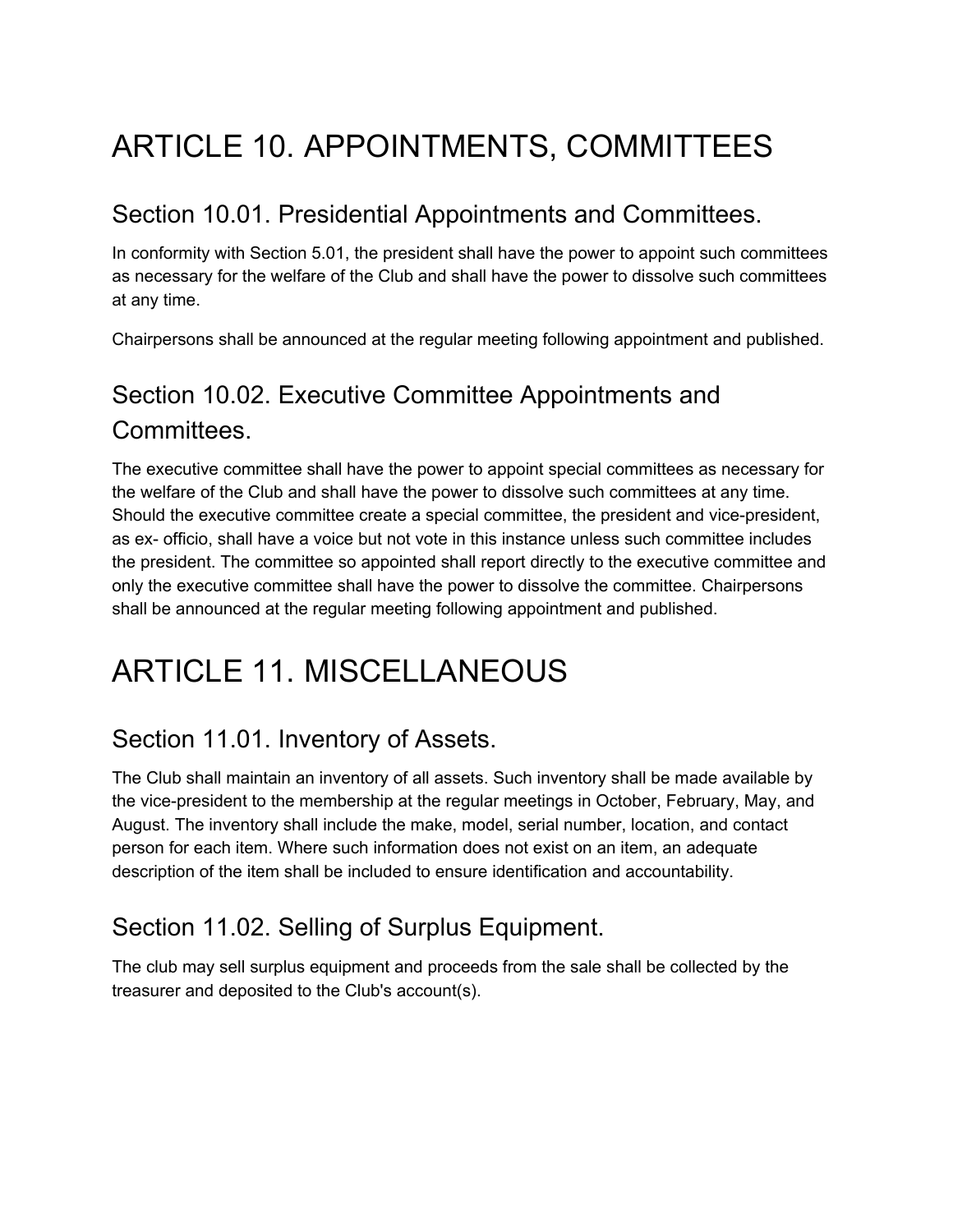## Section 11.03. Club Station License Trustee Requirements.

The trustee of the Club station license shall be a member in good standing at the time of appointment and shall remain a member in good standing while fulfilling such appointment. The trustee may be invited to executive committee meetings and is expected to attend Club meetings. The trustee shall serve at the pleasure of the executive committee and may be removed and replaced during any regular or special meeting of the executive committee. The trustee shall hold a valid amateur radio license, which shall conform to the operating privileges of each station, with the highest operating privilege determining the license requirement. Appointment as trustee of the Club station license conveys no rights to the assets of the Club. A trustee may hold one or more Club callsigns as allowed by FCC rules.

### Section 11.04. Scholarships.

It is the intent and desire of the Club to award up to \$3,000 total per year in scholarships to deserving students who are licensed amateurs. The recipients shall be a student at the time of the award. Recommendations for the award(s) shall be made in writing to any member of the executive committee on a provided form. Scholarships shall be considered as off-budget items. Therefore, the executive committee shall review each scholarship recommendation and upon acceptance, present each to the Club for approval. If approved by the Club, the treasurer shall issue each scholarship award to the recipient. Funds not awarded during any fiscal year shall not be a contingent liability.

## Section 11.05. Definitions of Key Terms.

Accompanying the bylaws shall be a set of definitions of key terms identified as Schedule C. This schedule may be modified by recommendation of the board at a regular meeting as defined in Section 7.01.

#### Section 11.06. Section Headings.

Section heading are intended to be informational only.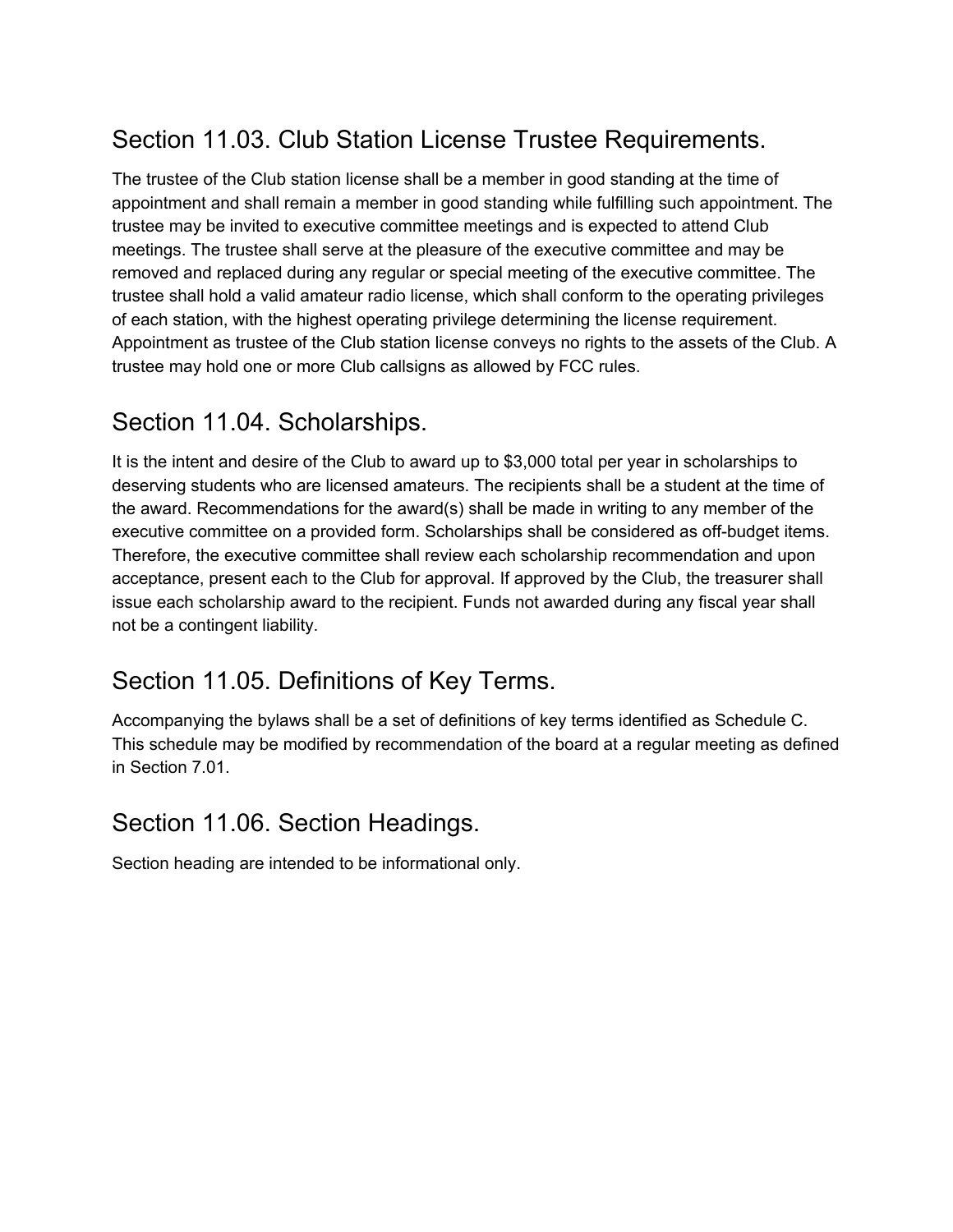## Schedule A

## Definitions of Voting Members and Non-Voting Members

Pursuant to Section 3.02 a), there shall be two membership categories: (a) voting member, (b) non-voting member. Each membership category may have additional rights or pricing as outlined below. Atlanta Radio Club membership is not transferable to another individual and renews yearly unless specified below.

#### a) Voting Member.

A Voting Member is any individual who holds a valid radio amateur license who may participate in all ARC activities and may vote in all matters brought before the Club, provided such member is current with all dues and assessments. Dues paid in these categories may be used for Club operations in accordance with the budget and these bylaws unless specifically specified below.

Dues are defined in Schedule B. A member may also be classified as:

1) **Student.** A current student, as verified by student ID.

2) **Life Member.** A Life Member is any licensed radio amateur who has maintained at least one year of active membership in the Club, requests the membership category in writing, and submits a one-time payment. When approved by the membership, a framed certificate shall be presented to the life member who shall be entitled to all membership benefits for their life.

3) **Benefactor Member.** A Benefactor Member is any person who supports the ideals of amateur radio and the philosophy of ARC, requests the membership category, and submits a one- time payment. When approved by the membership, a framed certificate shall be presented to the benefactor member. Benefactor members remain members for their life.

4) **Honorary Life Member.** An Honorary Life Member shall be reserved for those whose service to the ARC is exemplary and deserves the gratitude and recognition of the Club. An honorary life member shall receive for his or her lifetime, all the rights and privileges of Club membership. Any member of the Club may submit a recommendation to the executive committee for honorary life member.

The Executive committee shall review each recommendation and submit same to the ARC at its regular meeting in November of each year. A two-thirds majority of all voting members present shall be required to award an honorary life membership.

5) **New Ham Member.** A New Ham Member is any person who joins the club within 90 days of the issuance of their initial license.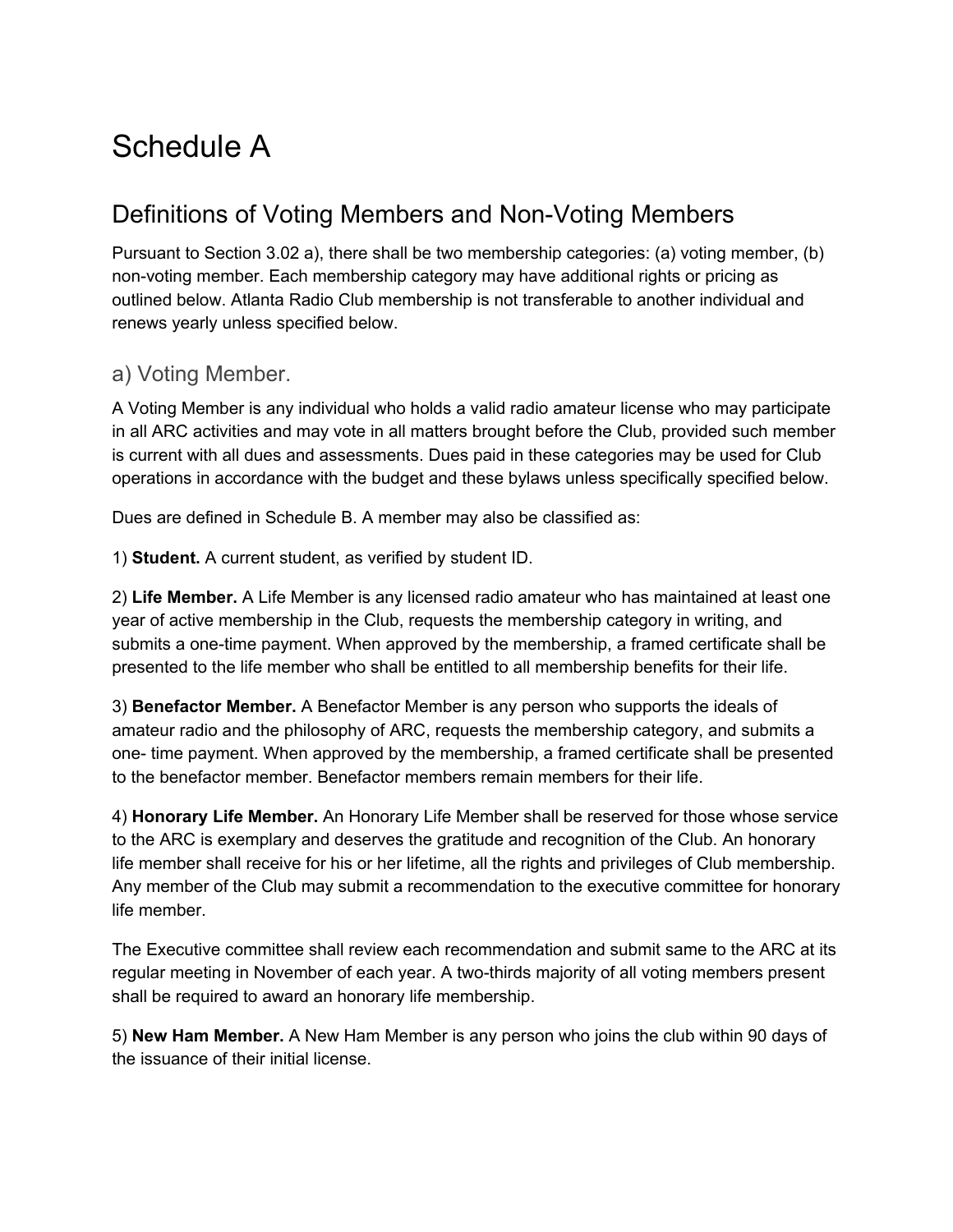#### b) Non-Voting Member.

A Non-Voting Member is any person who is unlicensed, honorary, or not a unique individual. Non-Voting members may participate in all Club activities but may not vote. Dues paid in these categories may be used for Club operations in accordance with the budget and these bylaws unless specifically specified below.

An non-voting member may also be classified as:

1) **Family member.** Any licensed amateur radio operator in the same household as a member.

2) **Corporate Member.** A Corporate Member is any registered corporation that supports the ideals of amateur radio and the philosophy of ARC, requests the membership category, and submits a one-time payment of \$5,000. When approved by the membership, a framed certificate shall be presented to the corporate member. Dues from this membership level must be placed in a separate insured account. Interest earned on such funds may be used in an emergency, subject to approval of the membership, but otherwise shall accrue.

3) **Non-Voting Life Member.** A Non-voting Life Member is any individual who previously qualified under a) 2) above but is no longer a licensed amateur.

4) **Non-voting Benefactor member.** A Non-voting Benefactor Member is an individual who qualifies under a) 3) above but is not a licensed amateur. This individual supports the ideals of amateur radio and the philosophy of ARC, requests the membership category, and submits a one- time payment. When approved by the membership, a framed certificate and laminated identification card shall be presented to the benefactor member. Dues from this membership level must be placed in a separate insured account. Interest earned on such funds may be used in an emergency, subject to approval of the membership, but otherwise shall accrue.

5) **Non-voting Student Member.** A current student, as verified by student ID or as approved by membership chairman who is not a licensed amateur,

6) **Gift Member** shall be reserved for any person who benefits the club in the opinion of the executive officers or the membership at large. The executive officers or a majority vote at a meeting shall have authority to award this membership.

7) **Honorary Member** shall be reserved for those persons whose position and influence have been supportive of the ARC and its goals. Its primary purpose shall be to promote public relations. Authority for its award shall be vested in the Board. Honorary members may participate in all activities of the Club but may not vote nor independently operate any Club owned radio equipment unless properly licensed.

8) **Honorary Life Member** (Non-voting) is any individual who previously qualified under a) 4) above but is no longer a licensed amateur OR shall be reserved for those whose service to the ARC is exemplary and deserves the gratitude and recognition of the Club. An honorary life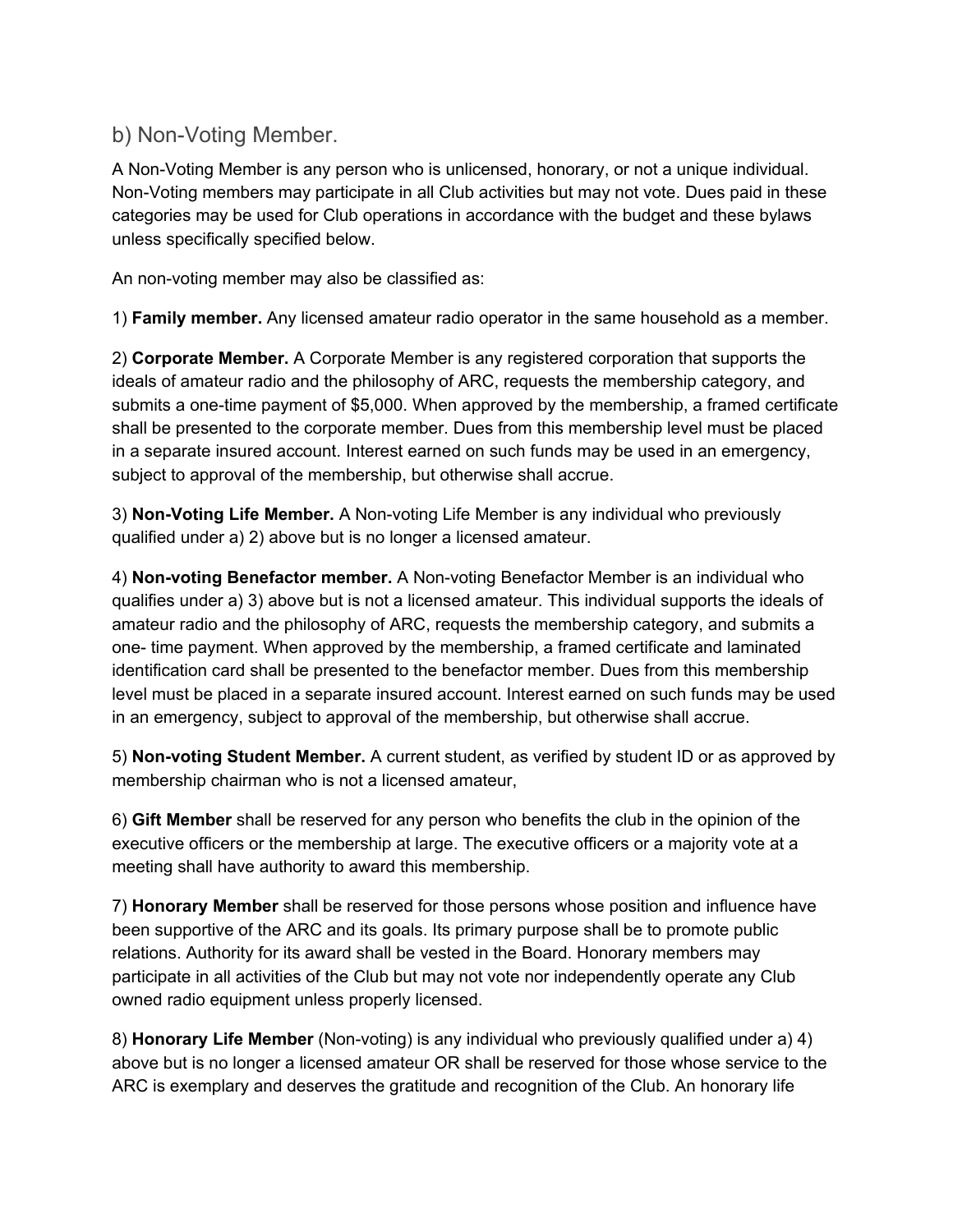member (non-voting) shall receive for his or her lifetime, all the rights and privileges of Club membership with the exception of voting. Any member of the Club may submit a recommendation to the executive committee for honorary life member. The Executive committee shall review the recommendations and submit same to the ARC at its regular meeting in November of each year. A two-thirds majority of all voting members present shall be required to award an honorary life membership.

9) Upon attainment of a valid amateur radio license and verification, non-voting members designated as Non-voting Life Member, Non-voting Benefactor Member, Non-voting Student and Honorary Life Member (Non-voting) are transferred to the appropriate member level.

10) There shall be no charge to the Gift or Honorary member for the first year. If membership is awarded within the last three months of a membership year, the honorary membership shall carry over into the following year.

#### c) Dues from the Life and Benefactor and Corporate Memberships.

Dues from the Life and Benefactor and Corporate levels must be placed in a separate insured account. Interest earned on such funds may be used in an emergency, subject to approval of the membership, but otherwise shall accrue.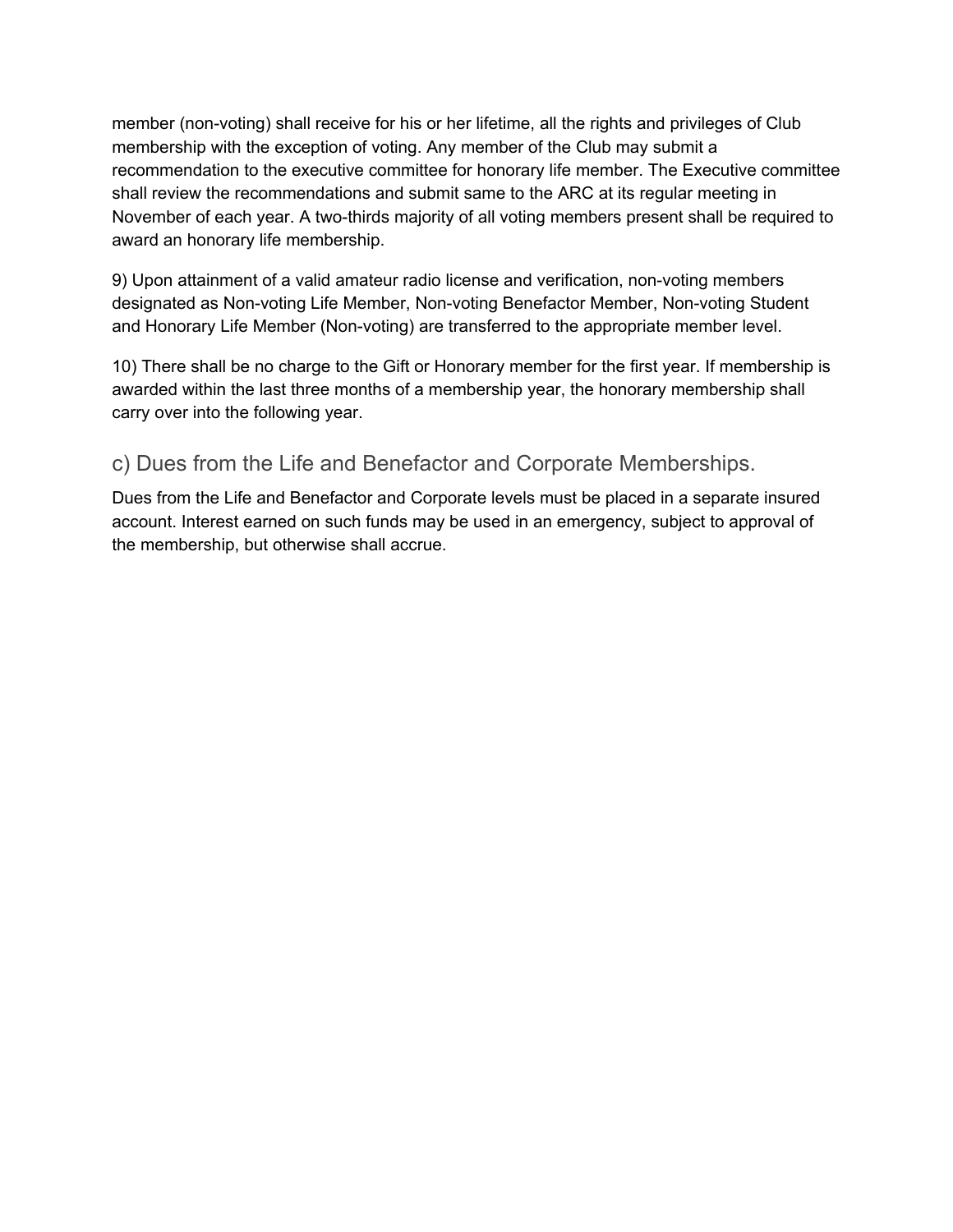## Schedule B

## Membership Fee Schedule Pursuant to Section 8.01 a)

| Member and Non-voting Member          | \$30 per year                                                     |
|---------------------------------------|-------------------------------------------------------------------|
| Student and Non-voting Student        | 50% of Member dues per year                                       |
| <b>Family Member</b>                  | 10% of Member dues per year                                       |
| Life Member                           | \$500 one time                                                    |
| Benefactor Member and Non-voting      | \$750 one time                                                    |
| Honorary Life Member and (Non-voting) | By appointment only                                               |
| Gift Member and Honorary Member       | By appointment only                                               |
| Corporate Member                      | \$5,000 one-time fee                                              |
| Newly Licensed Ham Member             | Free one year, if applied within the first 90<br>days of license. |